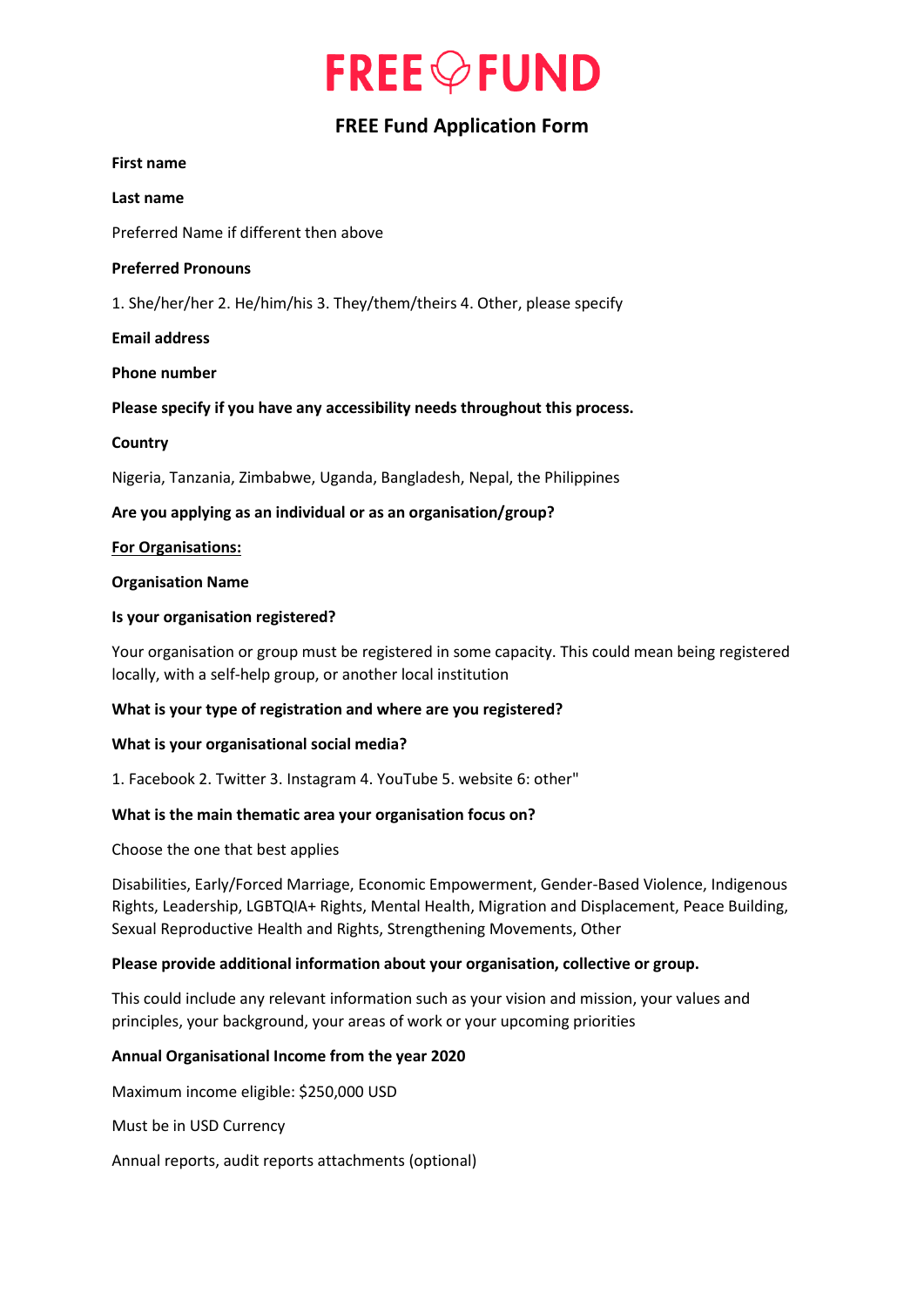# **FREE** OF UND

#### **Please provide the information below for the top 5 senior leaders in your organisation**

List with Name, Position and Gender

**Notable previous work (describe your track record in relation to working) with adolescent girls and young women within the last few years?**

**How much is your organisation applying for?**

Upto \$10,000USD; Upto \$25,000 USD; Upto \$50,000 USD

**For Individuals:**

**What is your year of birth?**

**Please list the details of your host organisation This is an organisation or group that FREE can contact to learn more about you.**

Name of organisation

Point of Contact

Email

Phone number

Website (optional)"

**What is your relationship or previous work with your host organisation?**

#### **What is your individual Social Media**

1. Facebook 2. Twitter 3. Instagram 4. YouTube 5. website 6: other"

# **What are the most prevalent challenges and barriers that adolescent girls and women face in your community?**

#### **How much as an individual are your applying for?**

Upto \$2500 USD; Upto \$5000 USD

**For Everyone**

#### **Which of the following grant parameters does your proposal best fit within?**

choose one

Regain employment and be re-trained for new opportunities;

Set up/evolve micro and small businesses, including seed funding, training, or the adaptation of existing businesses to focus on new products or services;

Develop skills that will allow them to earn a living and put these to use in the job market or through entrepreneurship, including boosting girls' engagement with STEM subjects;

Address unpaid work and other time-related challenges;

Increase financial literacy and inclusion

#### **Which of the following thematic grant parameters does your proposal best fit within?**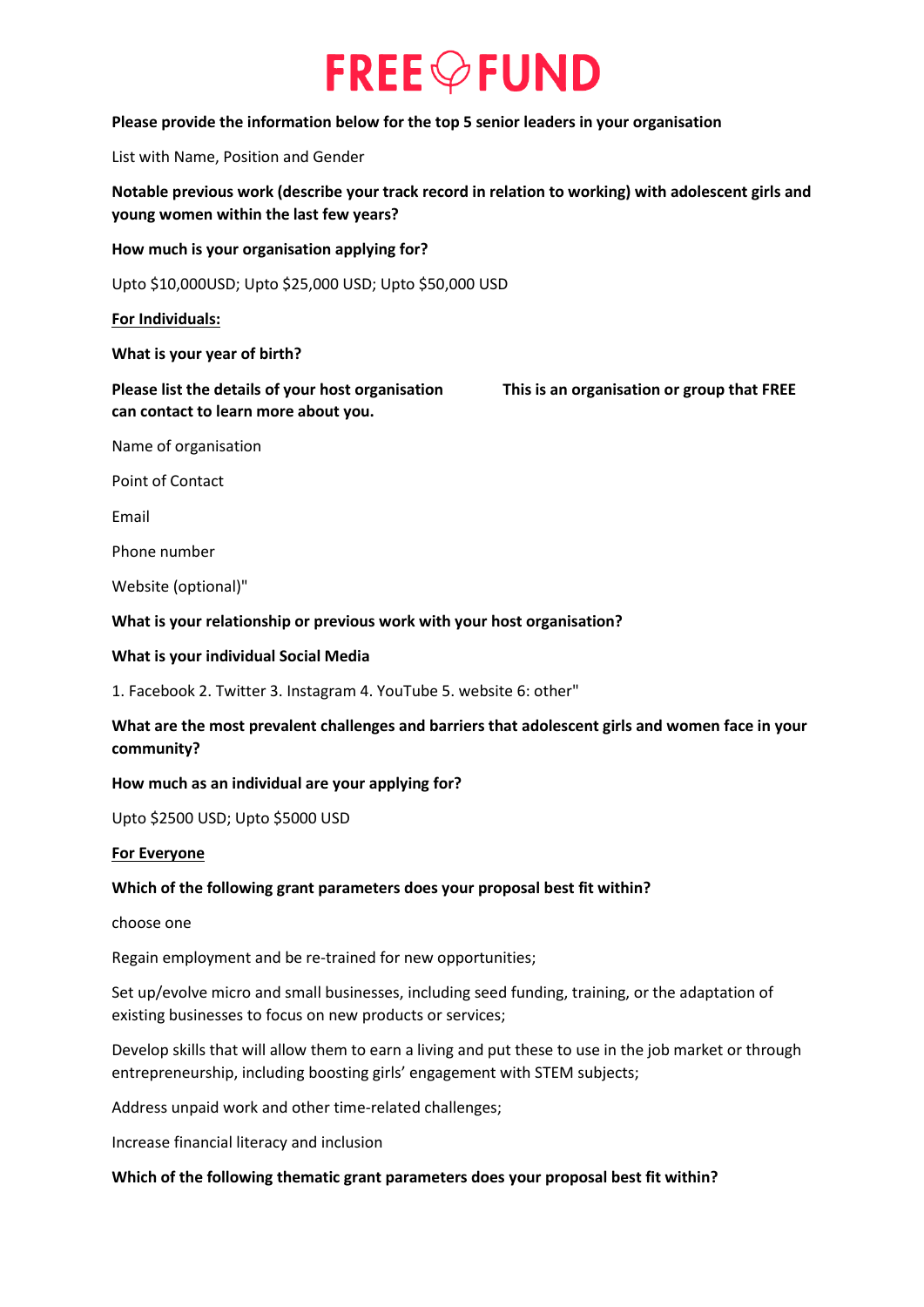# **FREE** OFUND

#### choose one

Create role models and give adolescent girls and young women a support network;

Expand young women's and girls' representation, voice, and decision-making influence in their communities or at the workplace;

Access to health and contraception;

Ensure freedom from violence;

Tackle the lack of freedom of movement.

# **Who are your project participants? Are they from underrepresented and excluded groups?**

If so please identify which ones "FREE is aiming to include: All cis, trans, non-binary and all other underrepresented groups and communities such as black, indigenous, people of colour, LGBTIQ+, refugees, and migrant adolescent girls and women with or without disabilities, sex workers, aged between 12 to 35 years.

# **Please provide a brief description of the proposed plan and how you plan to use the funding to address the grant parameters.**

We want to get a clear idea of the essence of your project, including the overall change(s) your project is intending to achieve and who will benefit. Tell us where your project participants live and what challenges they face, and explain a little bit about the context in which they are living. Tell us what changes you aim to bring about and the activities you will be carrying out to achieve those changes.

# **How will your proposal contribute to the vision and mission and impact of the FREE?**

https://www.thefreefund.org/why-free

# **How are Sustainable Development Goals 5 and 8 incorporated into your proposal?**

SDG 8: to increase opportunities for employment, reduce the gender pay gap and reduce reliance on informal, insecure work

SDG 5: achieve gender equality and women empowerment

# **Where would the majority of your budget be allocated towards?**

Providing seed money to individuals

Regranting to smaller groups within your community

Conducting programmatic activities (such as financial inclusion, vocational training etc) "

# **Please provide a high-level breakdown of how you plan to use the requested budget**

# **What impact are you expecting to achieve?**

How many girls will you be able to reach? What meaningful and sustainable impact are you looking to achieve?

# **How will you measure/track impact?**